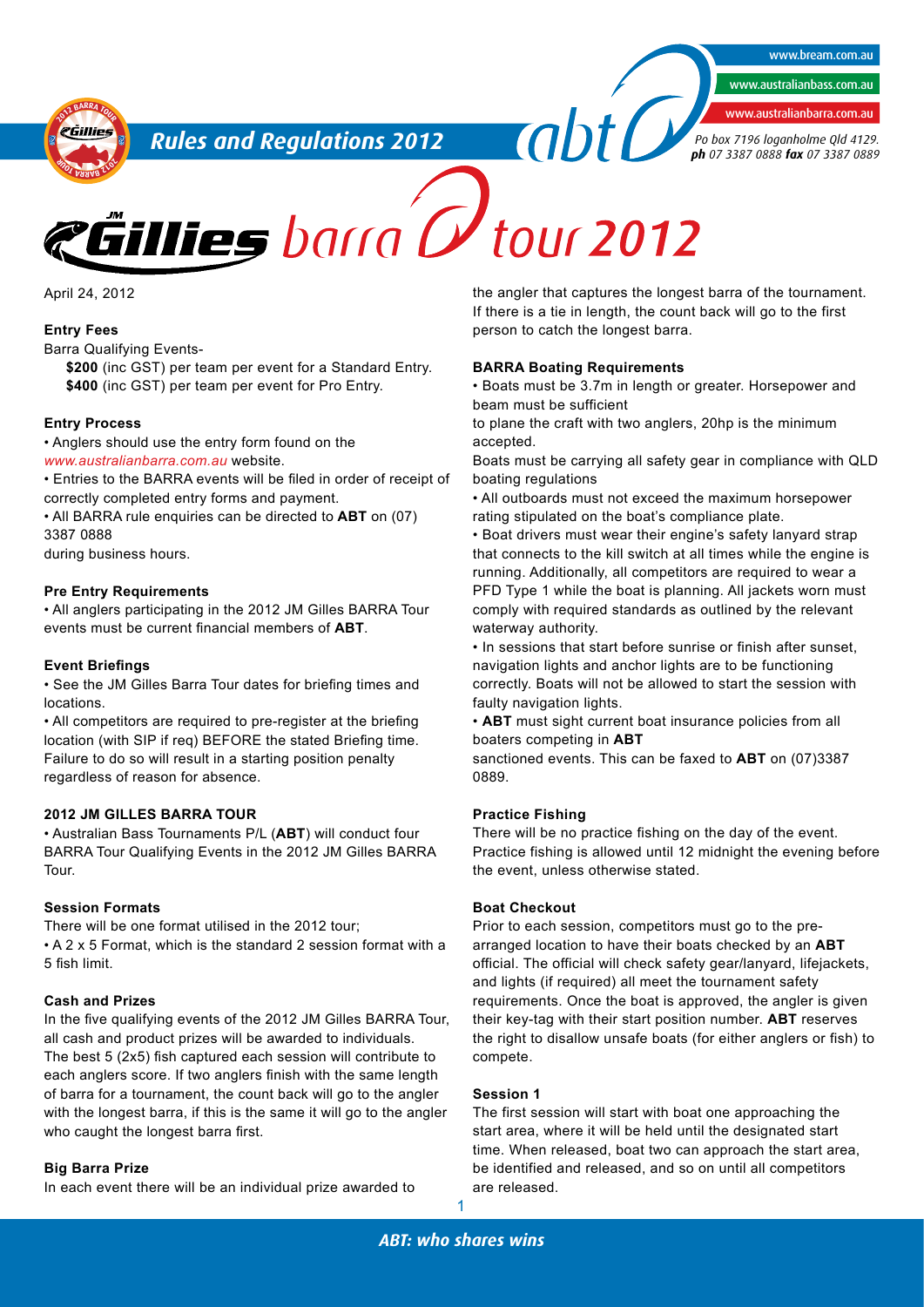

# *Rules and Regulations 2012*

### **Session 2 and 3**

The second and third sessions will be run as a chase start. That is, the team placed in first position after Session 1 and then Session 2 will be released first, then the second placed boat and so on until all boats are released.

• Once released to fish, anglers may proceed to their chosen fishing spots with due care and attention to the safety of themselves, their co-anglers, other competing boats and the general public.

• Any speed restrictions, non-boating or non-fishing areas must be adhered to; failure to do this will result in either disqualification from the session, and or the tournament and a maximum penalty of 100cm may be applied.

• Anglers finish a session by placing the key tag on the appropriate peg before the session finishes. Anglers placing their key tag on the peg after the finish time will incur penalties. Each angler in the boat will be penalised 10cm per minute, until 15 minutes after the allocated finish time. At that point, the teams' catches will be disqualified for that session. • Anglers also return their catch sheets and digital camera media card to the weigh-tent where **ABT** staff will collate catch sheet data and post results. Camera media cards can be collected from **ABT** officials prior to checkout for the next session.

#### **BARRA Fishing Rules**

• Anglers must fish within the current QLD Freshwater Fisheries guidelines and must be in possession of Stocked Impoundment Permit (SIPS) if required.

• Anglers may fish any line class.

• Lure and fly casting only is permitted.

• Trolling is not permitted. Trolling is using the momentum of the boat to give the lure action. Casting along a stretch of bank under electric power is fine, as is using your electric motor to keep position; don't, however, leave your lines in the water when changing positions. **ABT** Staff reserve the right to disqualify anglers deemed to be purposely trolling in defiance of the spirit of BARRA events.

• Only one rod per angler is allowed to be used at any one time. This includes instances where one rod is snagged and the angler picks up another rod to fish with. The angler is considered to be using two rods and will be disqualified for that session.

• Fishing is NOT permitted within any defined non-boating or non-fishing areas.

• All pairs of anglers are to stay with each other at all times. Additionally, anglers are not permitted to fish from outside their fishing vessels at any time during sessions, including fighting and landing fish.

• It is mandatory that anglers use mesh nets with no knots when landing their fish, as these have been scientifically proven to have minimal impact on released barramundi.

• **ABT** reserves the right to place camerapersons or observers on boats.

• In the case of physical or medical emergencies, **ABT** officials will judge the acceptability of catches.

www.bream.com.au

www.australianbass.com.au www.australianbarra.com.au

*Po box 7196 loganholme Qld 4129. ph 07 3387 0888 fax 07 3387 0889*

• Any complaints regarding a breech of the rules must be addressed to the on-site Tournament Director, within 30 minutes of the end of the session, in which the incident occurred. There is no point making a complaint after the presentation.

Penalties for rule and conduct violations may include the following:

i. Disqualification of fish from your limit, starting at the largest.

ii. Disqualification of entire catch for the day

iii. Disqualification from the tournament

 $\frac{a}{b}$ 

iv. Disqualification from future **ABT** events

• Any concerns regarding clarification of rules can be discussed with **ABT** officials

**BEFORE** the start of the tournament.

#### **BARRA Points Scoring**

• Anglers are to take two photographs of the landed barra one with the angler and the fish (that may be used by **ABT** as promotional purposes) and another of the barramundi on the measuring device (for catch verification), showing the entire fish, event identification icon, and measurement. Barra are to be measured with their bottom jaw resting against the upright end of the measuring device. Measurements are rounded up to the nearest centimetre. Details to be recorded in folders provided.

• Each angler's best five barra per session count towards the point score - one point per centimetre.

#### **BARRA Anglers Code of Conduct**

• During fishing sessions, no mobile phones or radios should be used, except in the case of emergency or to communicate with **ABT** staff.

• **ABT** sportsmanship would dictate that care of fellow competitors is of utmost importance. If an angler or boat is in distress it is expected that other competitors will assist. Remember that safety is more important than your day's catch.

• **ABT** will encourage Fisheries and Boating Officers to attend all **ABT** tournaments to

police safety regulations, registration, relevant boating legislation as well as alcohol and drug laws.

• Anglers are not to be under the influence of alcohol or drugs during tournament briefings and competition hours. **ABT** reserves the right to request a blood alcohol test prior to the start, or at the completion of a fishing session.

• It is expected that anglers shall, at all times, conduct themselves in a manner becoming a professional sportsperson. Behaviour that will reflect unfavourably on **ABT**, its members, representatives and sponsors will subject the angler's catch to penalty or disqualification.

2